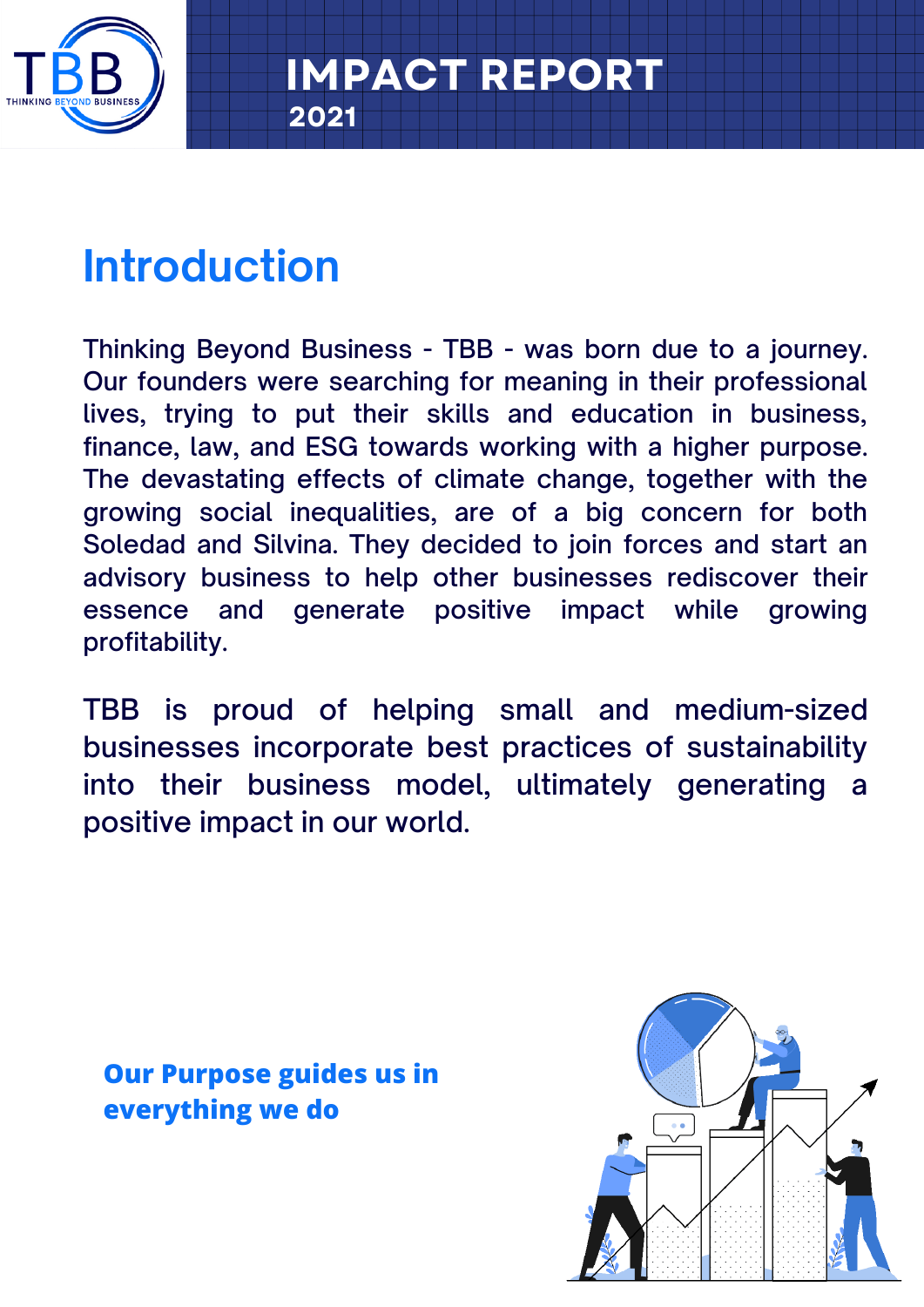

# **A Message from our Founders**

**2021**

With the effects of Covid-19 still rampaging into our lives, we have learned to adapt and face a fast-changing world with new priorities. We are all learning to live with more uncertainty, be more flexible, and recognize and value the importance of collaboration as we experienced the positive impact of working together and saw what happens when lacking. In this sense, 2021 was a challenging and exciting year for TBB as we grew as a business and individually while staying true to our purpose. Looking back on the past twelve months, we see a journey crowded with meaningful relationships, multiple collaborations, and partnerships working together towards a common objective: *driving progress and building a better world.*

We are proud of the incredible people and organizations we worked for and partnered with, from global nonprofits working to restore our planet to local organizations working tirelessly to help responsible and committed entrepreneurs launch and scale their businesses. Along the way, we met individuals who inspired and challenged us to elevate ourselves and deepen our commitment to healing the world by empowering responsible businesses to thrive.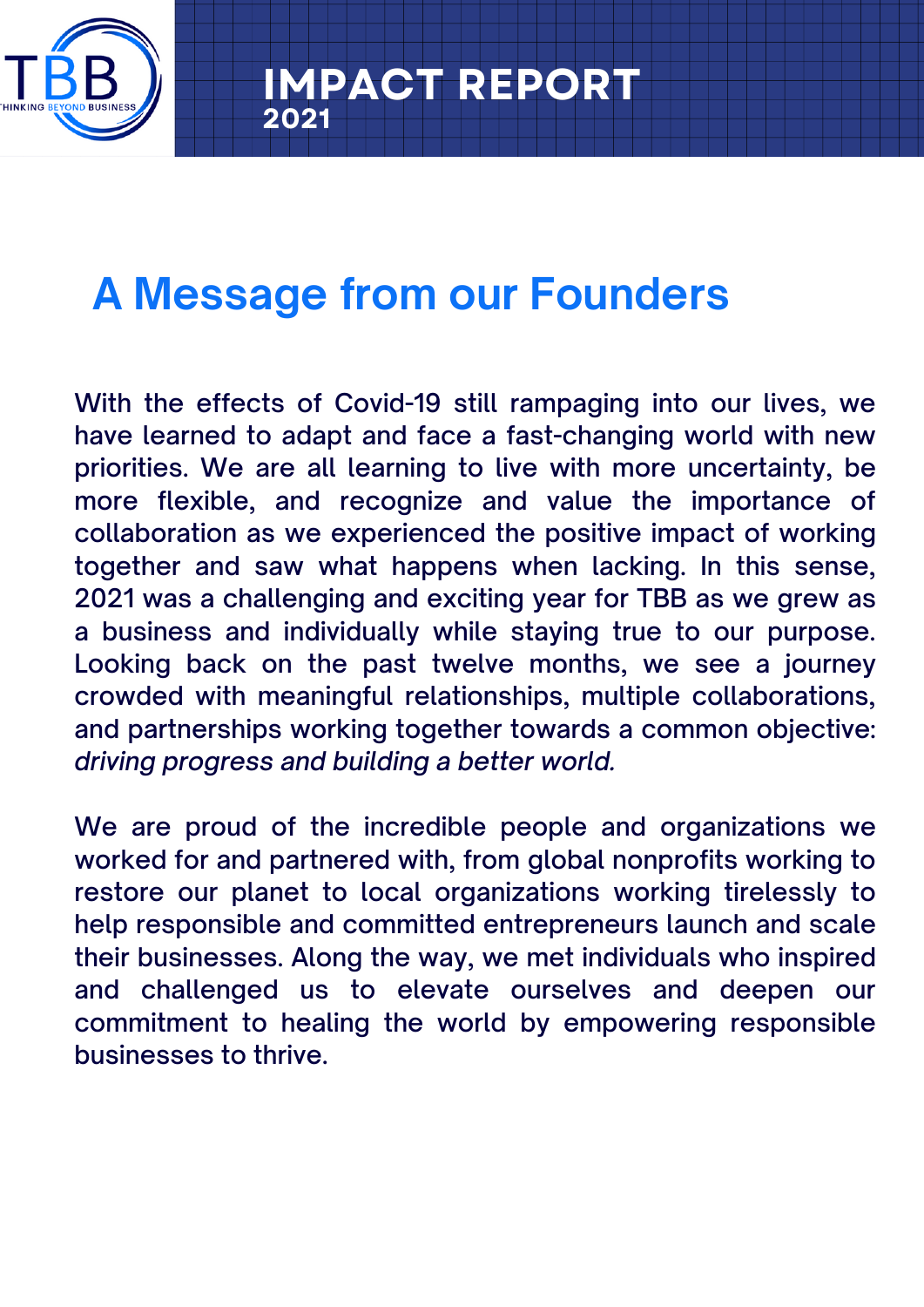

We are grateful to the organizations that opened their doors and provided us with a physical and virtual space to expand our influence by educating professionals and business leaders on the importance of a triple bottom line approach. Above all, in our workshops and webinars, we met individuals and businesses committed to being agents of change and engaged in learning how to behave more responsibly, incorporating climate change and social issues into their agendas.

**2021**

**IMPACT REPORT**

We are thankful to our clients, who trusted us with their concerns and allowed us to be part of their plans, helping them do business with a higher purpose. We guided them to strive for progress on the issues, risks, and opportunities that mattered the most to each of them. We are honored that our clients chose us to guide their paths to sustainability seeking continuous progress.

We are committed to the United Nations 17 Sustainable Development Goals - UN SDGs- in their efforts to achieve a better world by the year 2030. We have aligned our strategies and goals to these 17 goals and their targets. We have adopted this universal framework as a visual method to communicate and align our efforts with those of committed leaders around the world.

In this report, we are excited to share the results of TBB's work in 2021.

Silvina & Soledad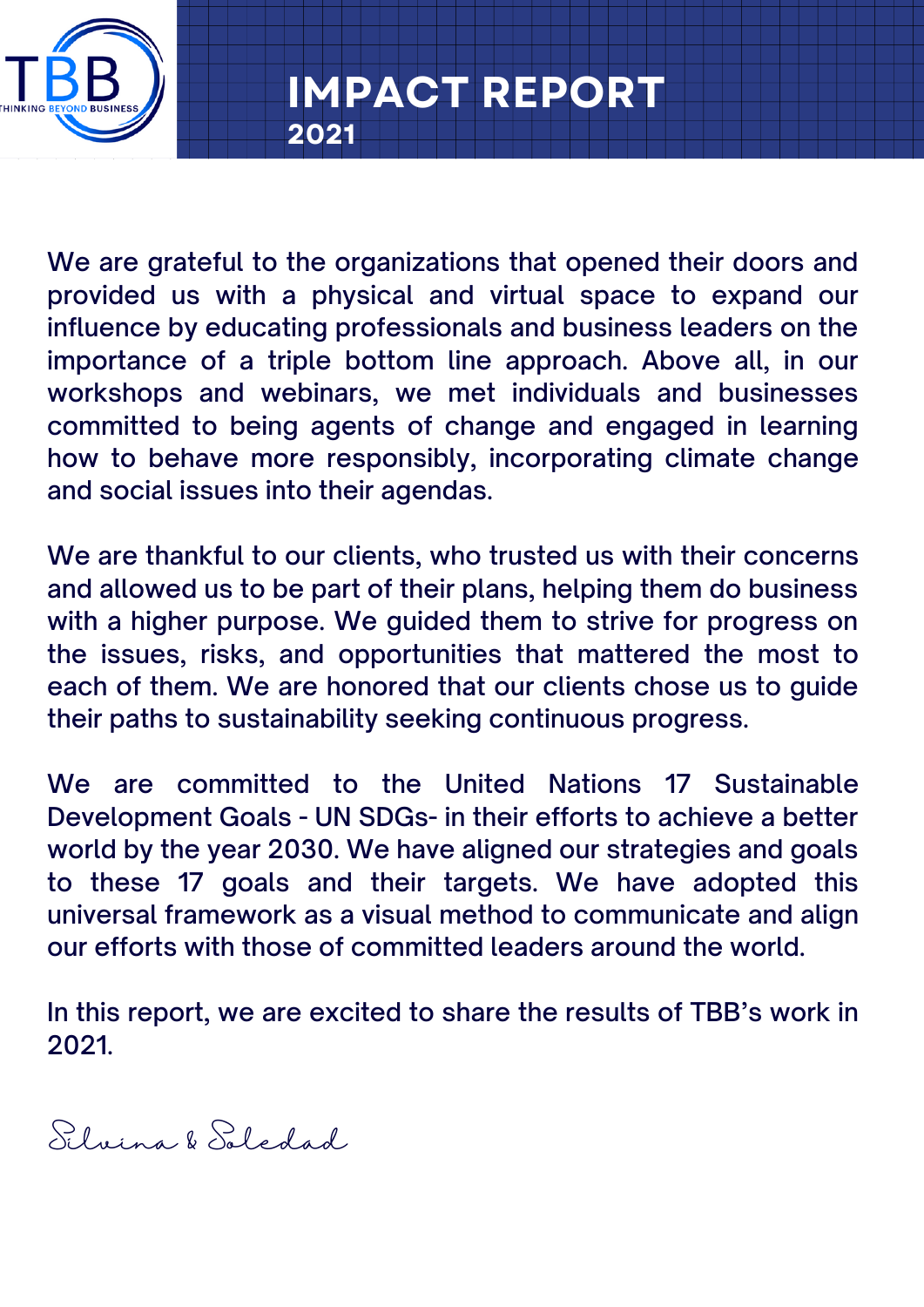

# Supporting the UN SDG's

**2021**

Over 50 hours of time dedicated to local nonprofit organizations committed to promoting a more environmentally and socially conscious way of doing business.

4 free webinars educating on the importance of implementing more sustainable practices as a way to create opportunities for consistent and profitable growth.

In partnership with 1% for the Planet, 1% of our revenue was donated to charitable organizations working to restore our planet.

Promoted the formation of a business sector within the Town of Greenwich Sustainable Committee to engage, educate and empower local businesses to accelerate sustainable practices.

Over 20 consultation hours given pro bono to help nonprofits uncover their full potential by embracing an approach that considers a positive impact on society and the planet.

Over 10 hours mentoring startups on how to launch and scale their business through the lens of sustainability.









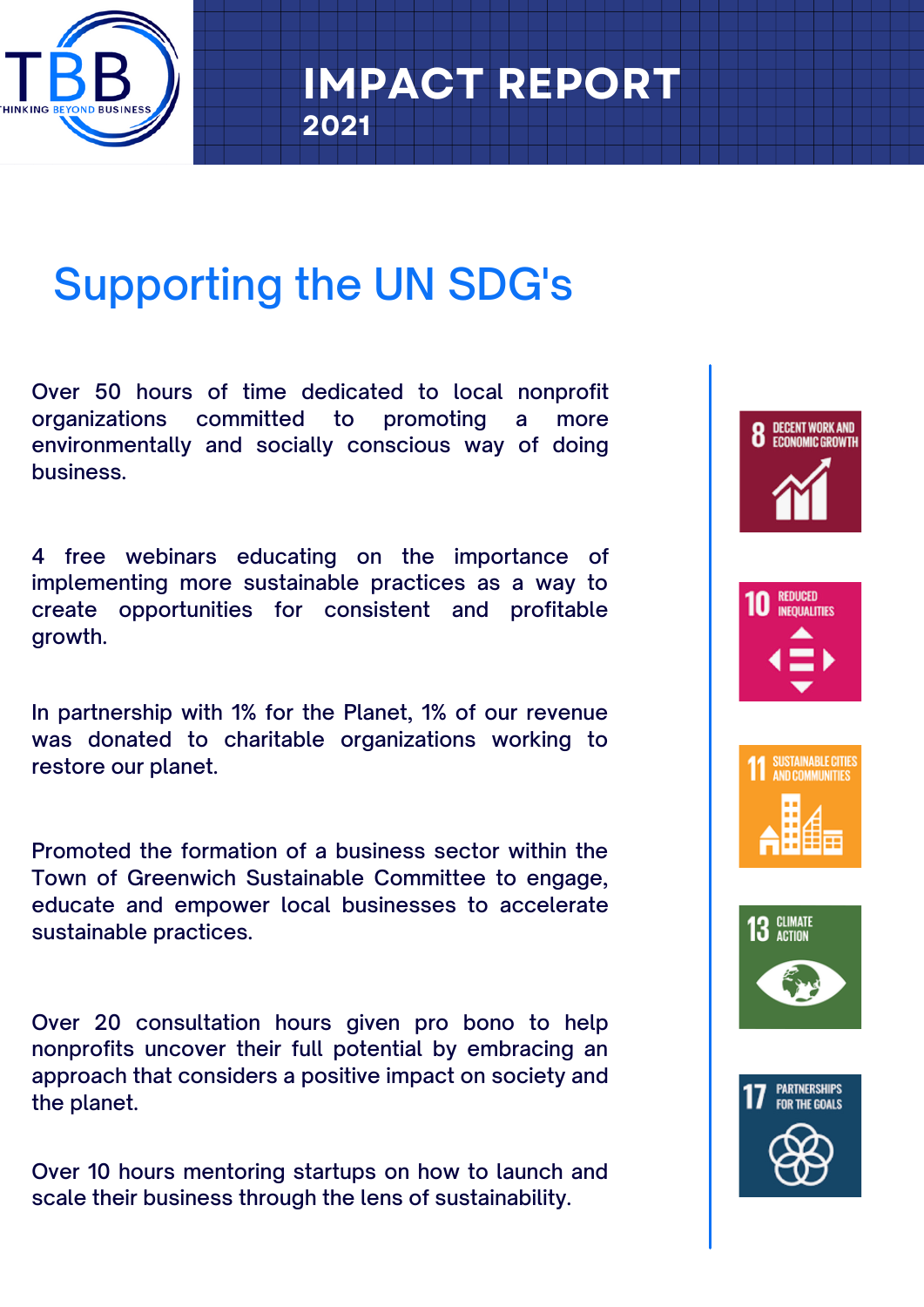

# This is Our Impact

**Colla boratio n**

We fostered a spirit of collaboration with other committed professionals across multiple disciplines to help us increase impact and provide our clients with knowledgeable and responsible advice.

**2021**

**IMPACT REPOR** 





#### **Communit y Engagement**

We developed close and meaningful partnerships with organizations that share similar goals and collaborated on shared educational events designed to empower agents of change.

We partnered with 1% FTP to do our part in protecting our planet and we formalized home office practices aimed to foster environmental awareness with our main stakeholders and in our personal lives.

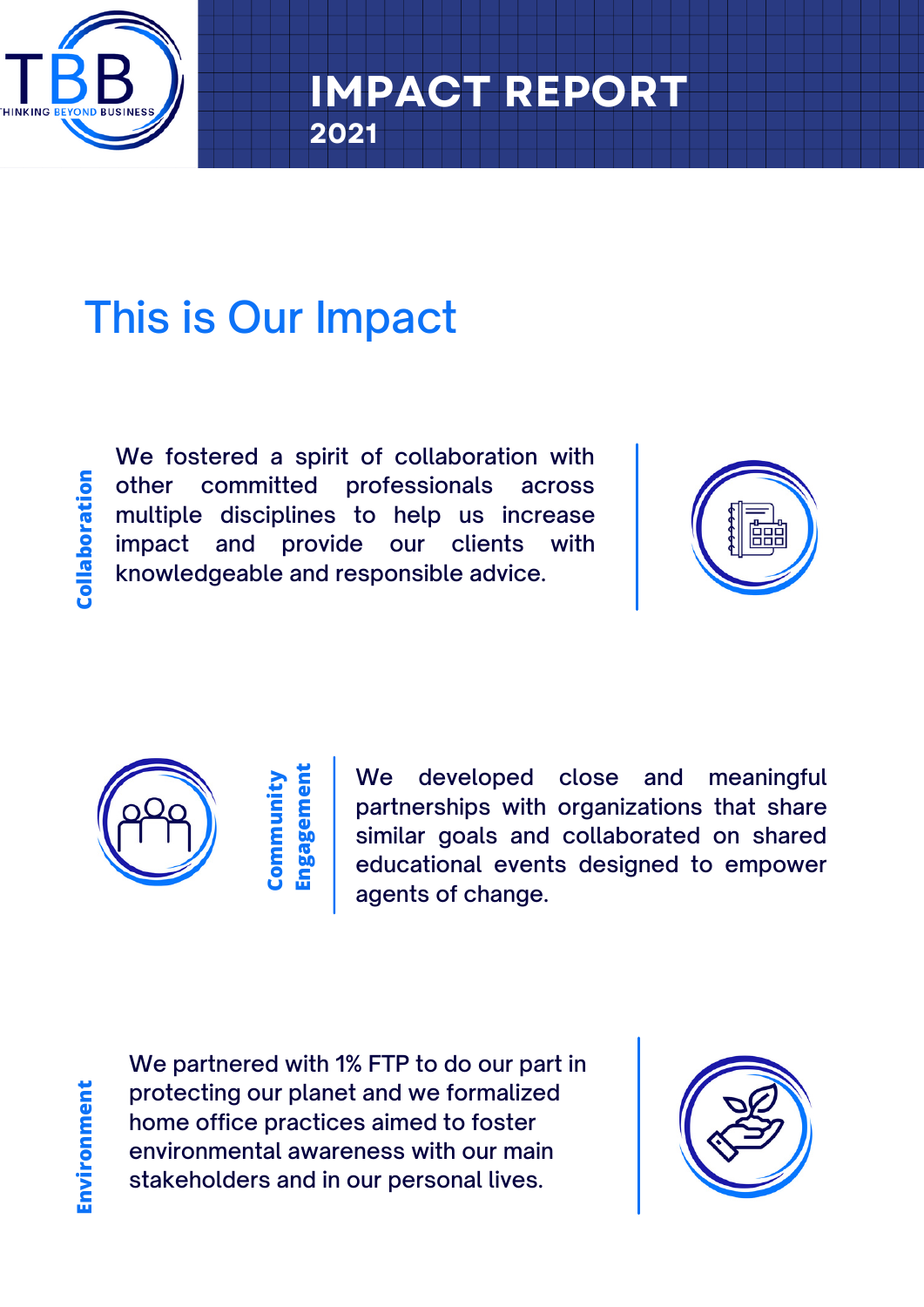

# Activism

We became active members of organizations and committees to drive growth and take action on issues we are passionate about.

**2021**

Why these organizations?



We believe in a healthy planet.



We believe in raising awareness to do business with a higher purpose.



We believe in the power of collaboration to scale solutions to issues that matter the most.



We believe in Towns that promote and facilitate sustainable economies.



We believe in a society that includes everyone regardless of their special abilities.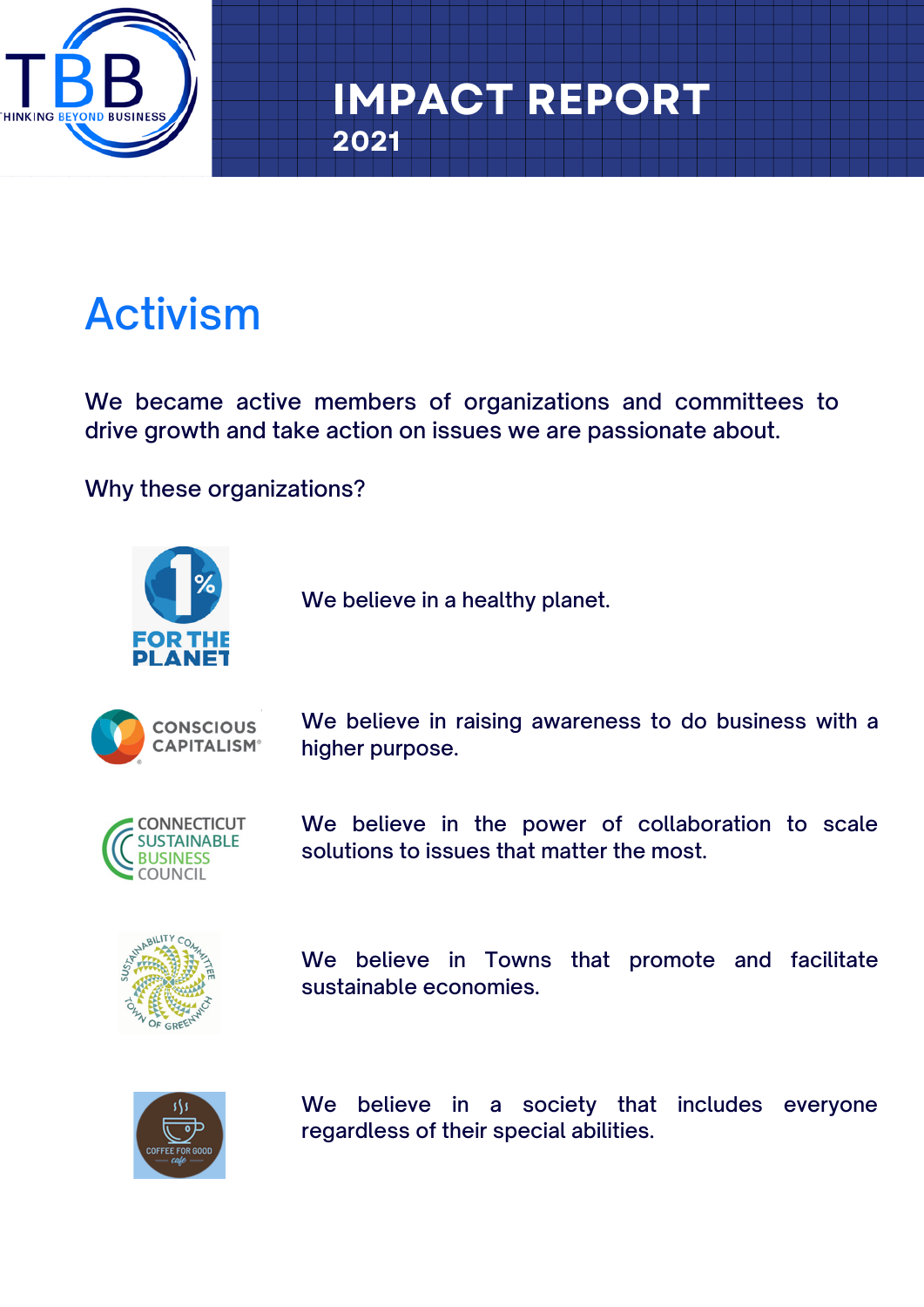

# Client Stewardship

**2021**

We helped our clients reach their potential by focusing on issues and areas of impact unique to each of their businesses.

**IMPACT REPORT**

- Incorporated Sustainability Strategies within business models and developed Action Plans.
- Developed an Employee Handbook that includes respect for human rights, and promotes diversity, equity, and inclusion.
- Surveyed employee satisfaction and commitment.
- Formalized pledge to commit to environmental practices.
- Established waste management programs.
- Launched a zero single-use plastic program.
- Fostered environmental awareness and implemented formal eco-friendly policies.
- Reinforced commitment to purpose-driven business models and helped them become the best they can be.
- Stewarded clients into giving back programs.
- Streamlined impact reporting in line with the UN SDGs.
- Promoted local sustainable brands from the communities in which we live and work through social media.